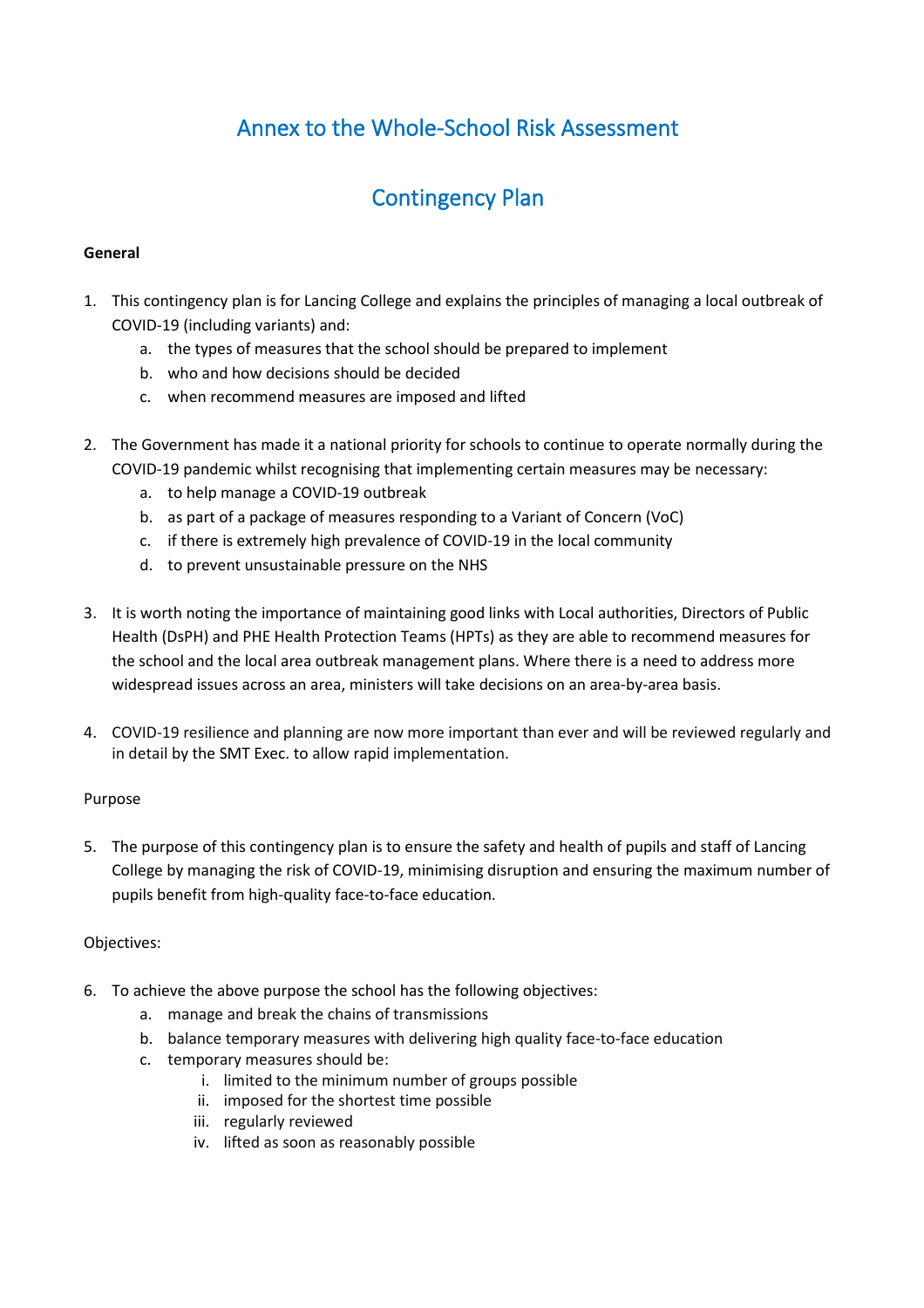- d. Maintain regular communications with:
	- i. all members of the school community including governors, staff, pupils, parents and visitors
	- ii. Outside agencies who are responsible for managing outbreaks:
		- 1. Local authorities
		- 2. Directors of Public Health (DsPH)
		- 3. PHE Health Protection Teams (HPTs)
- e. Acknowledge that local area measures may impact the school as part of a broader package of measures
- f. Attendance restrictions should only ever be considered as a last resort.

#### **Roles and Responsibilities**

- 7. School staff responsible for the planning and regular review of this plan are:
	- a. School COVID-19 leads
	- b. School liaison with Health Agencies
	- c. COVID-19 decision committee

Mark Milling (Bursar) and Hilary Dugdale (Senior Deputy Head) Angela Brennan (Senior Nurse) The SMT Exec

### **School Baseline measures**

- 8. The following routine day to day measures are in place to manage the transmission of COVID-19:
	- a. All pupils should receive 2 on-site lateral flow device tests, 3 to 5 days apart, on their return in the autumn term.
	- b. Testing will be available 3 working days before the start of term.
	- c. Pupils should then continue to test twice weekly at home until the end of September, when this will be reviewed.
	- d. Staff should undertake twice weekly home tests whenever they are on site until the end of September, when this will also be reviewed.
	- e. The school will retain a small asymptomatic testing site (ATS) on-site, until further notice, for pupils who are unable to test themselves at home. This will be located at the College Health Centre.
- 9. Staff and pupils with a positive LFD test result should self-isolate and take a free PCR test to check if they have COVID-19. Whilst awaiting the PCR result, the individual should continue to self-isolate.
- 10. If the PCR test is taken within 2 days of the positive lateral flow test, and is negative, it overrides the selftest LFD test and the pupil can return to school, as long as the individual doesn't have COVID-19 symptoms.
- 11. Under-18s, irrespective of their vaccination status and double vaccinated adults will not need to selfisolate if they are a close contact of a positive case. However, they are strongly advised to take a PCR test and, if positive, will need to isolate. 18- year-olds will be treated in the same way as children until 6 months after their  $18<sup>th</sup>$  birthday, to allow them the opportunity to get fully vaccinated.
- 12. As previously the school will continue to:
	- a. ensure good hygiene
	- b. maintain appropriate cleaning regimes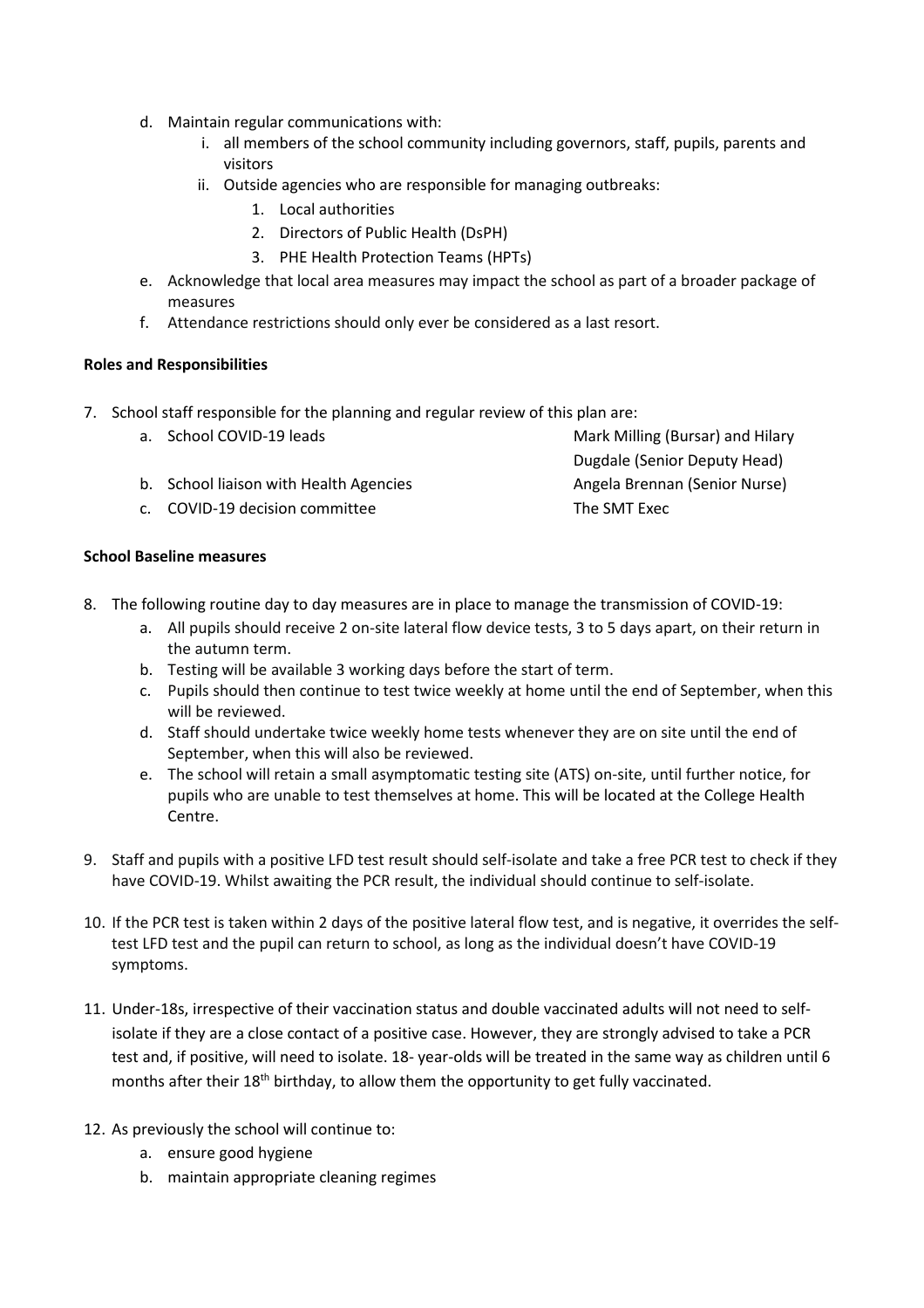- c. keep occupied spaces well ventilated
- d. follow public health advice on testing and managing confirmed cases of COVID-19.
- e. Maintain strong messaging on:
	- i. signs and symptoms
	- ii. isolation advice and testing
	- iii. prompt isolation of suspected cases
- f. encourage vaccination uptake for eligible students and staff
- g. Regularly review risk assessments particularly when there are changed circumstances

#### **School additional measures and thresholds**

- 13. If the number of COVID-19 positive cases substantially increase in school the following thresholds will be used as an indication of when to seek public health advice:
	- a. 5 pupils or staff, who are likely to have mixed closely, test positive for COVID-19 within a 10-day period
	- or
	- b. 10% of pupils or staff who are likely to have mixed closely test positive for COVID-19 within a 10-day period.
- 14. For special schools, residential settings, and settings that operate with 20 or fewer children, pupils, students and staff at any one time:
	- a. 2 pupils and staff, who are likely to have mixed closely, test positive for COVID-19 within a 10 day period
- 15. Key to the above thresholds is the definition of "mixed closely" and this will require careful analysis and rarely mean the whole school or year group will be affected but rather a form group, subject class, friendship group, sports team or activity group.
- 16. If a pupil or staff member is admitted to hospital with COVID-19 this may indicate increased severity of illness or a new variant of concern.

#### **Actions to consider once a threshold is reached**

- 17. The following measures on the table below will be considered depending on the severity of the situation and may result from a requirement to gradually escalate measures or impose them, at short notice, as a result of asking and / or receiving additional public health advice.
- 18. Note that for each control measure below it is important to detail:
	- a. The actions or measures that will be required
	- b. How to ensure every pupil receives the quantity and quality of education and support to which they are normally entitled.

| <b>Control Measure</b>       | <b>Required Action and impact on education Delivery</b> |
|------------------------------|---------------------------------------------------------|
| Routine Control measures   • | Ensure good hygiene for everyone                        |
|                              | Maintain appropriate cleaning regimes                   |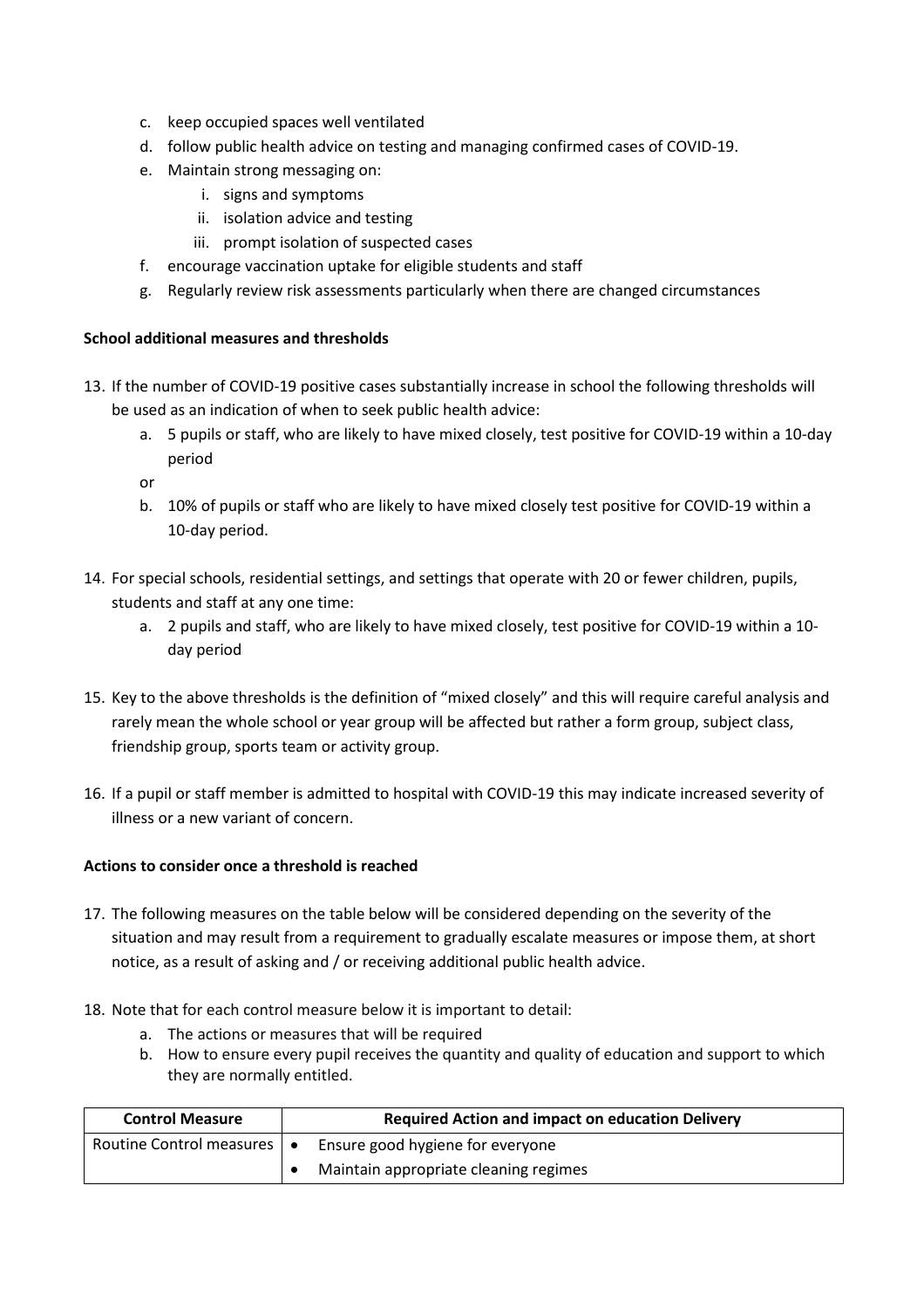|                               | Keep occupied spaces well ventilated<br>$\bullet$                                                                                 |  |  |
|-------------------------------|-----------------------------------------------------------------------------------------------------------------------------------|--|--|
|                               | Follow PHE advice on:                                                                                                             |  |  |
|                               | Testing<br>$\circ$                                                                                                                |  |  |
|                               | self-isolation<br>$\circ$                                                                                                         |  |  |
|                               | managing confirmed cases of COVID-19<br>$\circ$                                                                                   |  |  |
| At the point of reaching      | Review and reinforce measures already in place particularly                                                                       |  |  |
| the threshold                 | testing<br>$\circ$                                                                                                                |  |  |
|                               | hygiene<br>$\circ$                                                                                                                |  |  |
|                               | ventilation<br>$\circ$                                                                                                            |  |  |
| <b>Review Risk Assessment</b> | Consider hazards and their mitigating measures                                                                                    |  |  |
| Review hygiene measures       | Consider current arrangements and whether resources and regime may be                                                             |  |  |
|                               | improved                                                                                                                          |  |  |
| <b>Regular Testing</b>        | Encourage pupils to twice weekly rapid asymptomatic home testing and                                                              |  |  |
|                               | reporting                                                                                                                         |  |  |
|                               | Then $/$ or                                                                                                                       |  |  |
|                               | Re-instate on-site rapid LFD testing for a two-week period to encourage                                                           |  |  |
|                               | uptake of twice weekly testing                                                                                                    |  |  |
| Increase frequency of         | Consider increasing frequency of testing of both staff and pupils, where                                                          |  |  |
| testing                       | appropriate                                                                                                                       |  |  |
| Vaccinations                  | Encourage vaccinations for those authorised                                                                                       |  |  |
| Limit access to school        | Re-consider policy on:                                                                                                            |  |  |
|                               | staff able to work from home                                                                                                      |  |  |
|                               | parents on-site                                                                                                                   |  |  |
|                               | visitors                                                                                                                          |  |  |
|                               | visiting music teachers and visiting sports coaches                                                                               |  |  |
|                               | contractors                                                                                                                       |  |  |
| Temporarily reinstate         | Temporarily reinstating face-coverings for pupils, staff and visitors in<br>$\bullet$                                             |  |  |
| face-coverings                | indoor and/or communal spaces. This should be for two weeks in the first                                                          |  |  |
|                               | instance, pending regular review.                                                                                                 |  |  |
|                               | Specified areas may include hallways. staircases, mealtimes, pick-up,                                                             |  |  |
|                               | drop-off etc                                                                                                                      |  |  |
|                               | Note:                                                                                                                             |  |  |
|                               | the government has removed the requirement to wear face<br>$\circ$                                                                |  |  |
|                               | coverings in law but expects and recommends that they are worn<br>in enclosed, crowded spaces and when in contact outside family, |  |  |
|                               |                                                                                                                                   |  |  |
|                               | friend, work, school groups. This includes public transport and<br>dedicated transport to school.                                 |  |  |
|                               | the importance of managing risk of transmission "v" education.<br>$\circ$                                                         |  |  |
| Social Distancing (SD)        | Revert to 2m SD in all or part of the school<br>$\bullet$                                                                         |  |  |
|                               | Minimise the number of different people encountered and the duration<br>٠                                                         |  |  |
|                               | of meetings                                                                                                                       |  |  |
|                               | Re-impose one-way systems, classroom layouts, re-scheduling timetable,<br>$\bullet$                                               |  |  |
|                               | staff room systems etc                                                                                                            |  |  |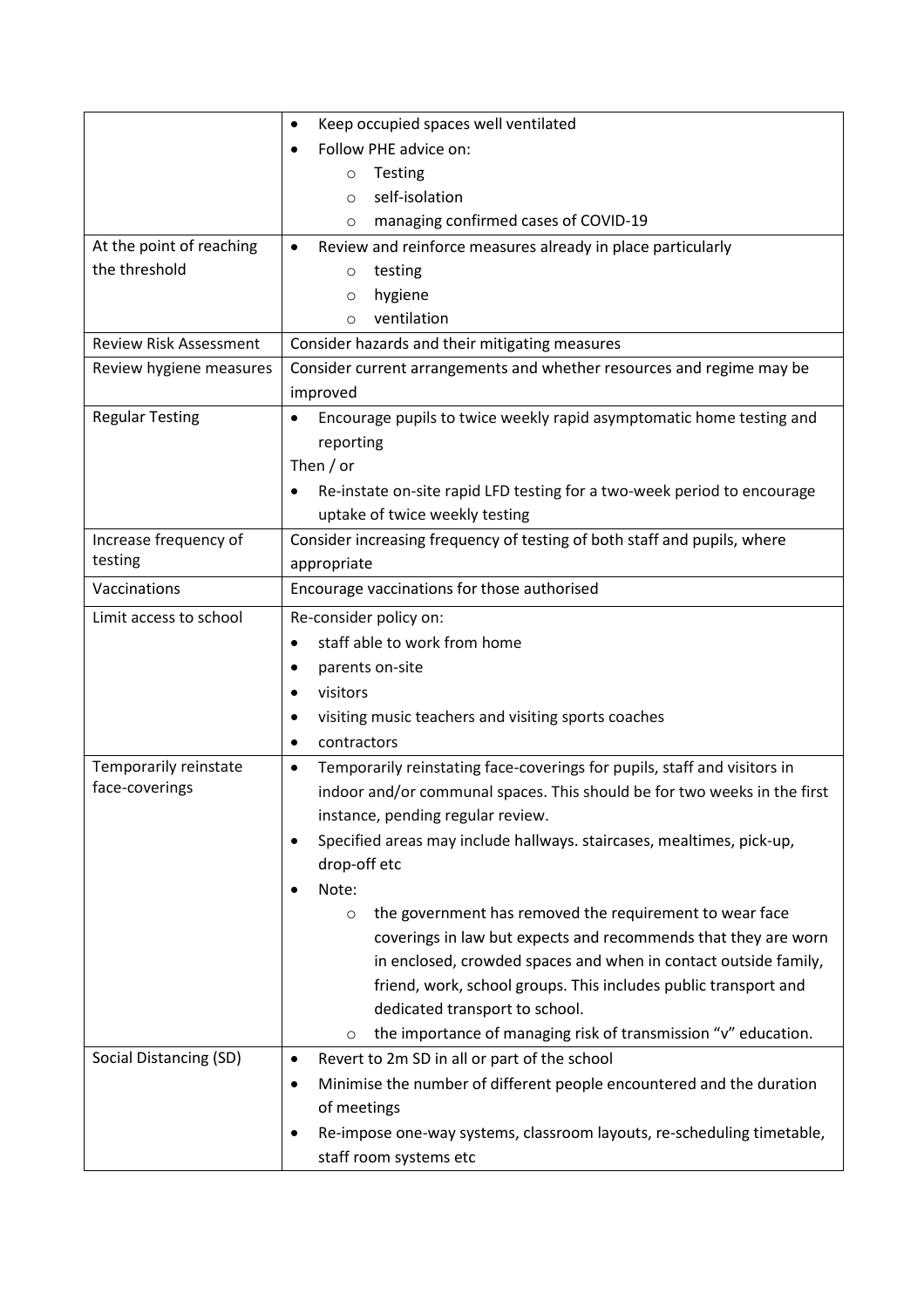| <b>Bubbles or Groupings</b>    | Consider re-introducing 'bubbles' for a temporary period and / or reduce                    |
|--------------------------------|---------------------------------------------------------------------------------------------|
|                                | mixing between certain groups year groups, sports teams, activities, boarding               |
|                                | areas etc whilst not reducing impact on delivery of high-quality education                  |
| Shielding                      | Whilst Shielding may only be reintroduced by national government consider                   |
|                                | vulnerable individuals and if protective measures may be re-introduced or                   |
|                                | improved                                                                                    |
| Activities                     | Consider:                                                                                   |
|                                | which activities may take place outdoors, including exercise,<br>$\circ$                    |
|                                | assemblies or classes                                                                       |
|                                | how to improve ventilation without significantly impacting<br>$\circ$                       |
|                                | thermal comfort<br>additional one-off enhanced cleaning focusing on touch points<br>$\circ$ |
|                                | and any shared equipment                                                                    |
| Tracing close contracts        | Whilst the responsibility for contact tracing is with NHS T&T the school may                |
|                                | be contacted in exceptional cases to help identify close contacts                           |
| Pupil Attendance               | Only consider restricting pupil attendance as a short-term measure and as a                 |
| Restrictions                   | last resort on PHE advice and in extreme case where other measures have not                 |
|                                | broken the transmission chain                                                               |
| <b>High-quality Remote</b>     | Ensure all pupils receive high quality education:                                           |
| learning                       | whether in-school or at home<br>$\circ$                                                     |
|                                | for those tested positive for COVID-19 and well enough to learn<br>$\circ$                  |
|                                | from home                                                                                   |
|                                | where attendance has been temporarily restricted<br>$\circ$                                 |
| <b>Vulnerable and Critical</b> | Ensure on-site provision is retained, where appropriate, for:                               |
| Worker Children                | vulnerable pupils<br>$\circ$                                                                |
|                                | pupils of critical workers<br>$\circ$                                                       |
| Transport                      | Consider re-introducing additional measures to protect drivers and                          |
|                                | passengers                                                                                  |
| <b>Boarders</b>                | Consider limiting boarders to specific groups, dormitories, recreational                    |
|                                | and study areas, mealtimes etc                                                              |
|                                | Review staff supervision and access<br>$\bullet$                                            |
|                                | Review weekend / exeat policy<br>$\bullet$                                                  |
| Well-being and Support         | Consider providing additional support depending on measures                                 |
| <b>Meal Provision</b>          | Consider adopting different feeding and seating regime                                      |
| <b>Educational and</b>         | Restrictions or cancellation for each visit should reflect:<br>$\bullet$                    |
| <b>Residential Visits</b>      | risk assessments<br>$\Omega$                                                                |
|                                | venue and local conditions<br>$\circ$                                                       |
|                                | <b>COVID measures</b><br>$\circ$<br>Visit leaders should consider:                          |
|                                | If the educational visit is still appropriate and safe<br>$\circ$                           |
|                                | group sizes or attendance should be revised<br>$\circ$                                      |
|                                | non-staff supervision appropriate or necessary<br>$\circ$                                   |
| Open Days                      | Postpone or re-consider Event Risk Assessment and measures                                  |
| Sports provision with          | Postpone or re-consider Risk Assessment and measures for each sport activity                |
| external teams and             | after consultation with opposition teams / schools                                          |
| internal games                 |                                                                                             |